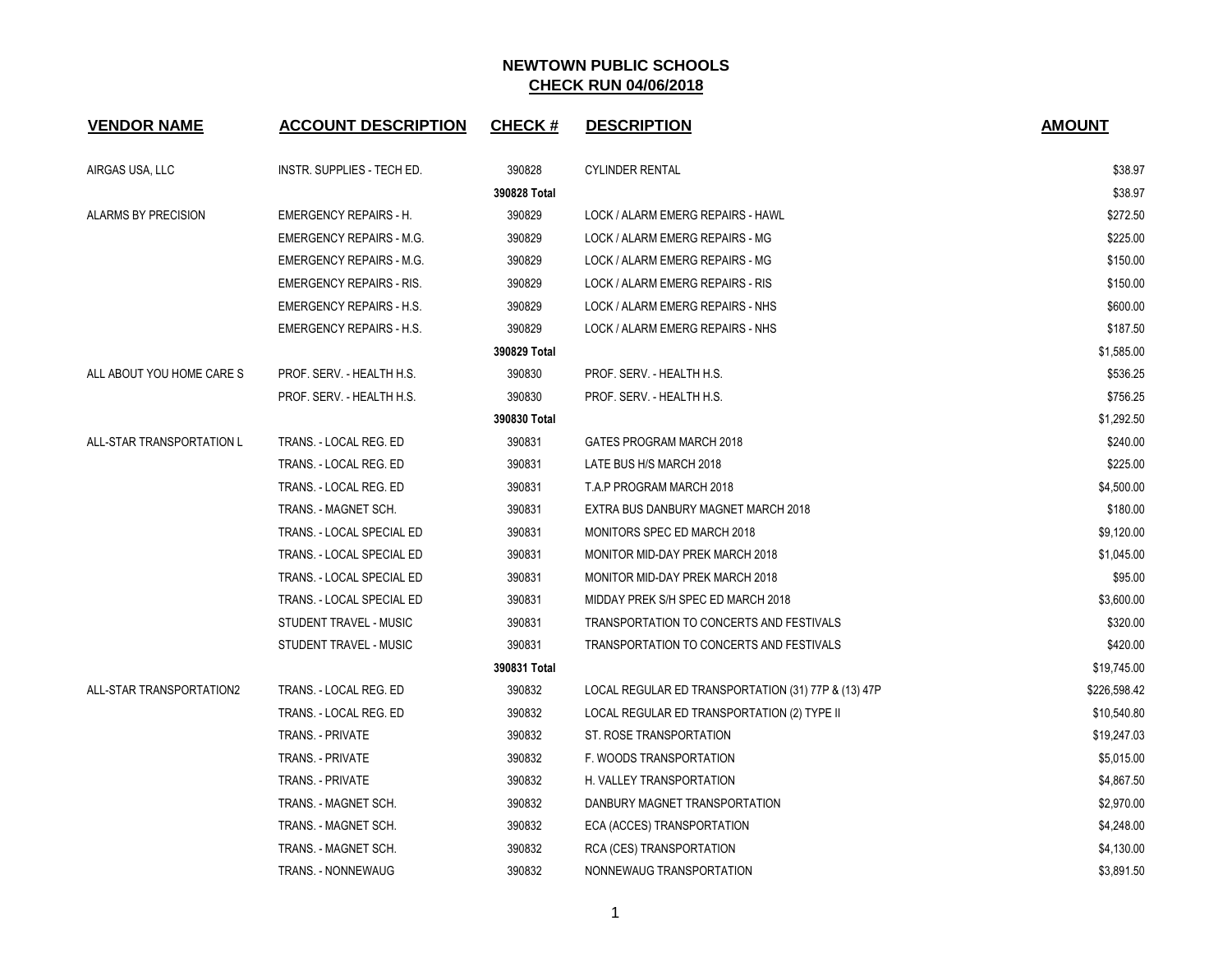| <b>VENDOR NAME</b>       | <b>ACCOUNT DESCRIPTION</b>       | <b>CHECK#</b> | <b>DESCRIPTION</b>                                                          | <b>AMOUNT</b> |
|--------------------------|----------------------------------|---------------|-----------------------------------------------------------------------------|---------------|
| ALL-STAR TRANSPORTATION2 | TRANS. - VO/TECH.                | 390832        | HATS TRANSPORTATION                                                         | \$5,339.50    |
|                          | TRANS. - LOCAL SPECIAL ED        | 390832        | LSPED TRANSPORTATION (3) WHEEL-CHAIR, (6) TYPE II                           | \$34,271.50   |
|                          |                                  | 390832 Total  |                                                                             | \$321,119.25  |
| AMAZON (10)              | SUPPLIES - LIBRARY               | 390833        | Assorted books, see attached.                                               | \$95.24       |
|                          | <b>SUPPLIES - LIBRARY</b>        | 390833        | Assorted books, see attached.                                               | \$663.56      |
|                          |                                  | 390833 Total  |                                                                             | \$758.80      |
| AMAZON (17)              | STAFF TRAIN. - STAFF DEVELOP.    | 390834        | ENGLISH-SPANISH WORD TO WORD                                                | \$33.50       |
|                          | INSTR. SUPPLIES - SP. ED. PREK-8 | 390834        | SUPPLIES FOR SPEC ED                                                        | \$63.06       |
|                          | TEXTBOOKS - CLASSROOM            | 390834        | Books for classroom library desisto                                         | \$7.74        |
|                          | TEXTBOOKS - CLASSROOM            | 390834        | shipping                                                                    | \$3.99        |
|                          | TEXTBOOKS - CLASSROOM            | 390834        | Books for classroom library desisto                                         | \$23.00       |
|                          | <b>TEXTBOOKS - CLASSROOM</b>     | 390834        | shipping                                                                    | \$1.47        |
|                          | <b>TEXTBOOKS - CLASSROOM</b>     | 390834        | Books for classroom library desisto                                         | \$168.83      |
|                          | TEXTBOOKS - CLASSROOM            | 390834        | shipping                                                                    | \$10.22       |
|                          |                                  | 390834 Total  |                                                                             | \$311.81      |
| AMAZON (9)               | INSTR. SUPPLIES - CLASSROOM      | 390835        | OFFICE UPDATE                                                               | \$45.40       |
|                          | INSTR. SUPPLIES - CLASSROOM      | 390835        | SAFE SCHOOL                                                                 | \$262.17      |
|                          | INSTR. SUPPLIES - CLASSROOM      | 390835        | <b>GREENHOUSE</b>                                                           | \$43.19       |
|                          | INSTR. SUPPLIES - CLASSROOM      | 390835        | <b>GREENHOUSE</b>                                                           | \$32.97       |
|                          | INSTR. SUPPLIES - CLASSROOM      | 390835        | OFFICE UPDATE                                                               | \$50.34       |
|                          | INSTR. SUPPLIES - CLASSROOM      | 390835        | WELLER                                                                      | \$7.98        |
|                          | INSTR. SUPPLIES - CLASSROOM      | 390835        | <b>GREENHOUSE</b>                                                           | \$29.95       |
|                          | INSTR. SUPPLIES - CLASSROOM      | 390835        | <b>FLAGS FOR GRADUATION</b>                                                 | \$150.09      |
|                          | INSTR. SUPPLIES - CLASSROOM      | 390835        | <b>BACKPACK</b>                                                             | \$26.57       |
|                          | INSTR. SUPPLIES - CLASSROOM      | 390835        | <b>FLAGS FOR GRADUATION</b>                                                 | \$150.09      |
|                          | INSTR. SUPPLIES - CLASSROOM      | 390835        | <b>EARBUDS FOR NGSS</b>                                                     | \$271.92      |
|                          | <b>INSTR. SUPPLIES - MATH</b>    | 390835        | Expo black dry erase markers 6-box packs                                    | \$123.32      |
|                          | <b>INSTR. SUPPLIES - MATH</b>    | 390835        | Expo dry erase markers 16-count vibrant colors                              | \$20.04       |
|                          | INSTR. SUPPLIES - SCIENCE        | 390835        | Epson ELPLP42 PROJECTOR LAMP FOR ROOM A202 - replacement bulb               | \$70.43       |
|                          | <b>REPAIRS - SPORTS</b>          | 390835        | Wise EZGO Medalist/TXT Golf Cart Seat - replacement seat for Trainers cart. | \$189.00      |
|                          | INSTR. SUPPLIES - WORLD LANG.    | 390835        | SanDisk flash drive (Flannery)                                              | \$17.49       |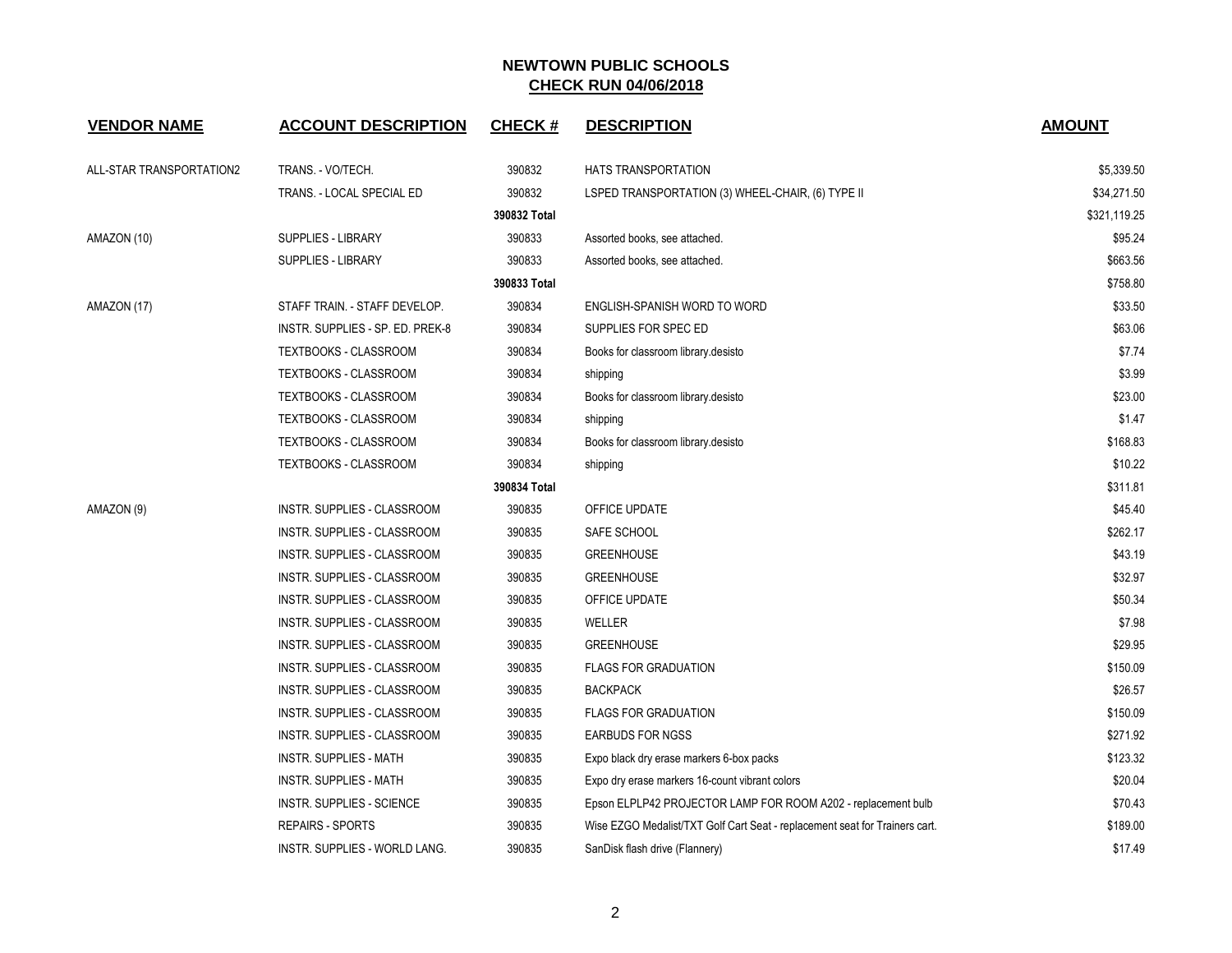| <b>VENDOR NAME</b>        | <b>ACCOUNT DESCRIPTION</b>       | <b>CHECK#</b> | <b>DESCRIPTION</b>                                                              | <b>AMOUNT</b> |
|---------------------------|----------------------------------|---------------|---------------------------------------------------------------------------------|---------------|
| AMAZON (9)                | <b>INSTR. SUPPLIES - ENGLISH</b> | 390835        | Vertigo DVD                                                                     | \$9.99        |
|                           | INSTR. SUPPLIES - WORLD LANG.    | 390835        | Sterilite ultra storage boxes (30-quart/6-pack), Sterilite ultra storage boxes  | \$119.04      |
|                           |                                  | 390835 Total  |                                                                                 | \$1,619.98    |
| APPERSON INC.             | <b>INSTR. SUPPLIES - SCIENCE</b> | 390836        | See attached quote SO166255 - 14 packages of assorted answer forms              | \$444.00      |
|                           | <b>INSTR. SUPPLIES - SCIENCE</b> | 390836        | <b>SHIPPING</b>                                                                 | \$52.40       |
|                           |                                  | 390836 Total  |                                                                                 | \$496.40      |
| APPLE INC.                | EQUIPMENT - INFO. TECH.          | 390837        | 10 iMacs 21.5 inch part ZOTH wired mouse and keyboard Pro Apps Bundle           | \$1,190.00    |
|                           | EQUIPMENT - INFO. TECH.          | 390837        | 10 iMacs 21.5 inch part ZOTH wired mouse and keyboard Pro Apps Bundle           | \$12,240.00   |
|                           |                                  | 390837 Total  |                                                                                 | \$13,430.00   |
| ASCOT EDUCATION LLC       | TUITION - OUT-OF-DISTRICT        | 390838        | TUITION - OUT-OF-DISTRICT                                                       | \$6,790.00    |
|                           |                                  | 390838 Total  |                                                                                 | \$6,790.00    |
| ASSOCIATED REFUSE HAULERS | <b>REFUSE REMOVAL</b>            | 390839        | REFUSE REMOVAL 2017-2018                                                        | \$7,965.42    |
|                           | <b>REFUSE REMOVAL</b>            | 390839        | CARDBOARD RECYCLING 2017-2018                                                   | \$60.00       |
|                           | <b>REFUSE REMOVAL</b>            | 390839        | CARDBOARD RECYCLING 2017-2018                                                   | \$179.00      |
|                           | <b>REFUSE REMOVAL</b>            | 390839        | CARDBOARD RECYCLING 2017-2018                                                   | \$100.00      |
|                           | <b>REFUSE REMOVAL</b>            | 390839        | CARDBOARD RECYCLING 2017-2018                                                   | \$190.00      |
|                           | <b>REFUSE REMOVAL</b>            | 390839        | CARDBOARD RECYCLING 2017-2018                                                   | \$233.00      |
|                           | <b>REFUSE REMOVAL</b>            | 390839        | CARDBOARD RECYCLING 2017-2018                                                   | \$233.00      |
|                           | REFUSE REMOVAL                   | 390839        | CARDBOARD RECYCLING 2017-2018                                                   | \$410.00      |
|                           |                                  | 390839 Total  |                                                                                 | \$9,370.42    |
| AUDIO VIDEO TECHNOLOGIES  | REPAIRS - INFO. TECH.            | 390840        | Repairs of cables, projectors - small installations                             | \$250.00      |
|                           |                                  | 390840 Total  |                                                                                 | \$250.00      |
| AUTO HOME COMMERCIAL      | <b>EMERGENCY REPAIRS - RIS.</b>  | 390841        | PA SYSTEM / CLOCK REPAIRS - RIS                                                 | \$290.06      |
|                           | <b>EMERGENCY REPAIRS - M.S.</b>  | 390841        | PA SYSTEM / CLOCK REPAIRS - NMS                                                 | \$290.06      |
|                           |                                  | 390841 Total  |                                                                                 | \$580.12      |
| BERKHIN, CHANTALINE       | TUTORS - HOMEBOUND               | 390842        | <b>TUTORS - HOMEBOUND</b>                                                       | \$760.00      |
|                           |                                  | 390842 Total  |                                                                                 | \$760.00      |
| <b>CAG TRG</b>            | STAFF TRAIN. - STAFF DEVELOP.    | 390843        | Registration fee . Forum on State Guidelines for ID and Serving Gifted Students | \$200.00      |
|                           |                                  | 390843 Total  |                                                                                 | \$200.00      |
| CANON SOLUTIONS AMERICA I | CONTRACTED SERV. - CLASSRM       | 390844        | 3 QTR. MANAGED PRINT SERV HAW                                                   | \$649.82      |
|                           | CONTRACTED SERV. - CLASSRM       | 390844        | 3 QTR. MANAGED PRINT SERV S/H                                                   | \$872.64      |
|                           | CONTRACTED SERV. - CLASSRM       | 390844        | 3 QTR. MANAGED PRINT SERV M/G                                                   | \$387.70      |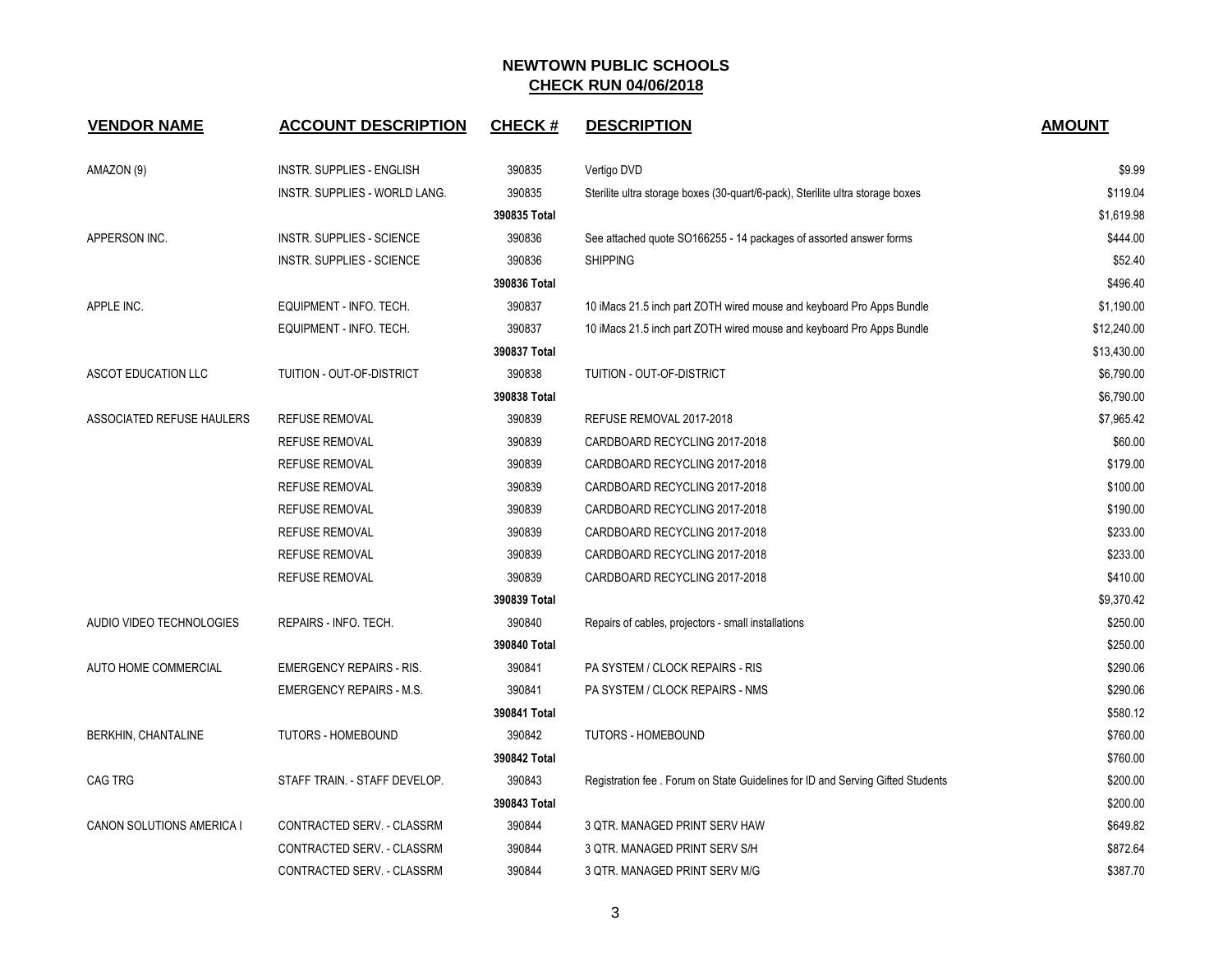| <b>VENDOR NAME</b>                 | <b>ACCOUNT DESCRIPTION</b>      | <b>CHECK#</b> | <b>DESCRIPTION</b>                              | <b>AMOUNT</b> |
|------------------------------------|---------------------------------|---------------|-------------------------------------------------|---------------|
| CANON SOLUTIONS AMERICA I          | CONTRACTED SERV. - CLASSRM      | 390844        | 3 QTR. MANAGED PRINT SERV HOM                   | \$333.65      |
|                                    | CONTRACTED SERV. - CLASSRM      | 390844        | 3 QTR. MANAGED PRINT SERV RIS                   | \$892.90      |
|                                    | CONTRACTED SERV. - CLASSRM      | 390844        | 3 QTR. MANAGED PRINT SERV M/S                   | \$635.43      |
|                                    | CONTRACTED SERV. - CLASSRM      | 390844        | 3 QTR. MANAGED PRINT SERV H/S                   | \$2,675.65    |
|                                    | CONTRACTED SERV. - BUS. SERV.   | 390844        | 3 QTR. MANAGED PRINT SERV C/O                   | \$292.97      |
|                                    |                                 | 390844 Total  |                                                 | \$6,740.76    |
| CHAINSAWS UNLIMITED.               | REPAIRS - MAINT.                | 390845        | SNOWIER BLOWER REPAIRS - RIS                    | \$220.11      |
|                                    | <b>REPAIRS - MAINT.</b>         | 390845        | SNOWIER BLOWER REPAIRS - RIS                    | \$273.31      |
|                                    |                                 | 390845 Total  |                                                 | \$493.42      |
| CONN CHILDREN'S MEDICAL C          | TUITION - OUT-OF-DISTRICT       | 390846        | TUITION - OUT-OF-DISTRICT                       | \$3,460.00    |
|                                    | TUITION - OUT-OF-DISTRICT       | 390846        | TUITION - OUT-OF-DISTRICT                       | \$1,600.00    |
|                                    |                                 | 390846 Total  |                                                 | \$5,060.00    |
| CONNEC-TO-TALK                     | PROF. SERV. - PSYCH/MED. EVAL.  | 390847        | ABA SERV 03/26-03/30/18                         | \$1,120.00    |
|                                    | PROF. SERV. - PSYCH/MED. EVAL.  | 390847        | BCBA CONSULT 03/26-03/28/18                     | \$1,530.00    |
|                                    |                                 | 390847 Total  |                                                 | \$2,650.00    |
| <b>CONNECTICUT PEST ELIMINATOR</b> | <b>B&amp;G CONTRACTED SERV.</b> | 390848        | MONTHLY PEST CONTROL - ALL SCHOOLS (2017-2018)  | \$900.00      |
|                                    |                                 | 390848 Total  |                                                 | \$900.00      |
| <b>CREC</b>                        | <b>EQUIPMENT - SP/HEAR.</b>     | 390849        | SEE ATTACHED COCHLEAR WIRELESS MINI MIC P770848 | \$415.00      |
|                                    |                                 | 390849 Total  |                                                 | \$415.00      |
| D'ERAMO, SUZANNE                   | STAFF TRAVEL - SUPER.           | 390850        | <b>TRAVEL CASPA MEETING</b>                     | \$47.96       |
|                                    |                                 | 390850 Total  |                                                 | \$47.96       |
| DE BRANTES, NATHALIE               | STAFF TRAVEL - ADMIN.           | 390851        | TRAVEL PRINCIPAL OF THE YEAR                    | \$54.57       |
|                                    |                                 | 390851 Total  |                                                 | \$54.57       |
| EVERSOURCE (ELEC-BOE)              | ELECTRICITY - H.                | 390852        | ELEC 51084633023 27200.00 KWH                   | \$4,538.85    |
|                                    | ELECTRICITY - M.S.              | 390852        | ELEC 51658443072 64686.00 KWH                   | \$10,047.99   |
|                                    | ELECTRICITY - H.S.              | 390852        | ELEC 51223253097 20.00 KWH                      | \$46.23       |
|                                    | ELECTRICITY - H.S.              | 390852        | ELEC 51318375011 3099.00 KWH                    | \$411.66      |
|                                    | ELECTRICITY - H.S.              | 390852        | ELEC 51356633040 1.00 KWH                       | \$44.35       |
|                                    | ELECTRICITY - H.S.              | 390852        | ELEC 51418253076 303120.00 KWH                  | \$46,028.06   |
|                                    |                                 | 390852 Total  |                                                 | \$61,117.14   |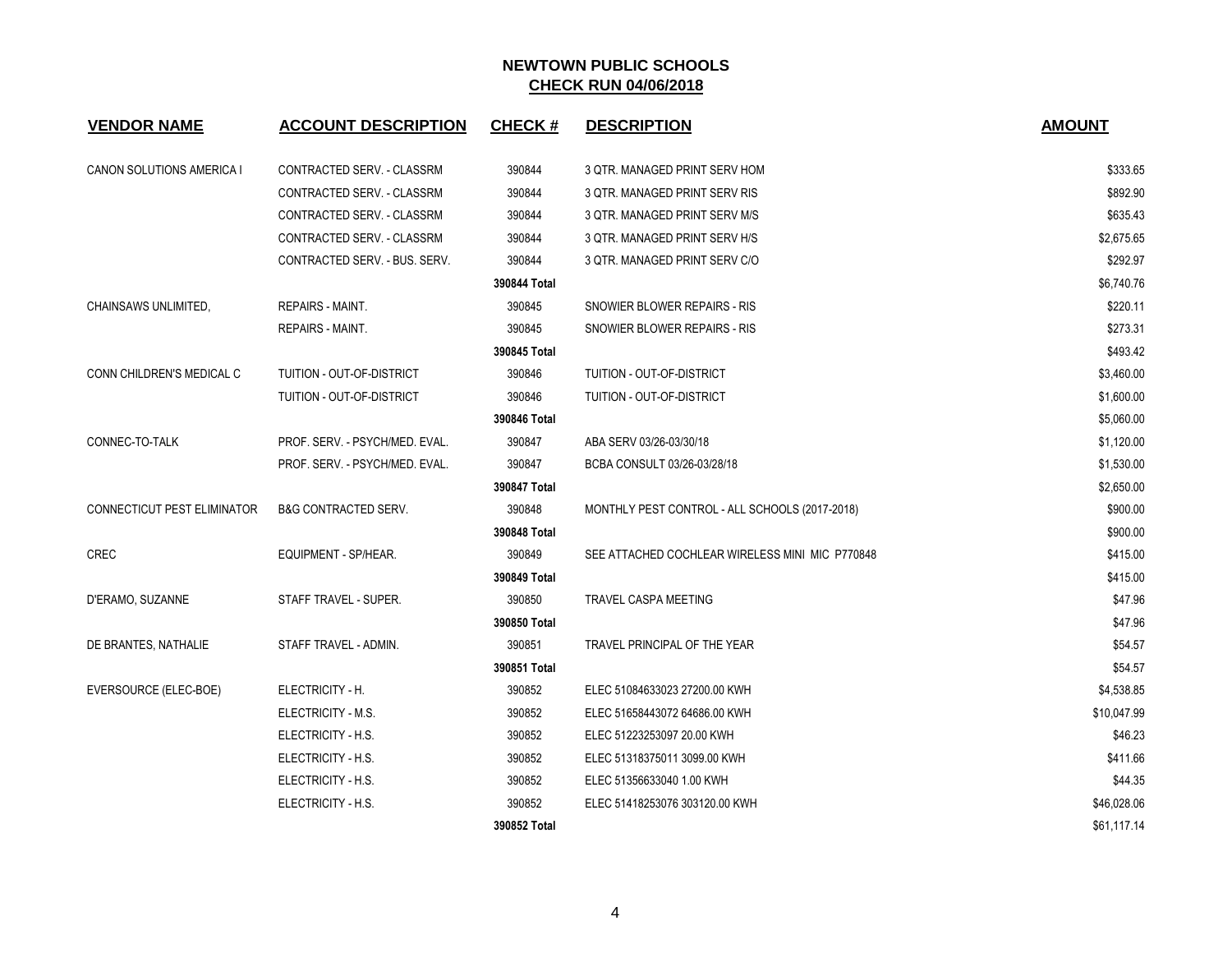| <b>VENDOR NAME</b>               | <b>ACCOUNT DESCRIPTION</b>          | <b>CHECK#</b> | <b>DESCRIPTION</b>                                  | <b>AMOUNT</b> |
|----------------------------------|-------------------------------------|---------------|-----------------------------------------------------|---------------|
| EVERSOURCE (GAS-BOE)             | ELECTRICITY - RIS.                  | 390853        | GAS 57526160064 196.50 CCF                          | \$253.30      |
|                                  | ELECTRICITY - M.S.                  | 390853        | GAS 57201350022 9317.90 CCF                         | \$6,015.28    |
|                                  |                                     | 390853 Total  |                                                     | \$6,268.58    |
| <b>F &amp; M ELECTRICAL SUP</b>  | <b>B&amp;G SUPPLIES - MAINT.</b>    | 390854        | TIME CLOCK, LIGHTING - MAINT SUPPLIES               | \$489.96      |
|                                  | B. & G. REPAIRS - H.S.              | 390854        | AUTO SHOP LIFT REPAIR - NHS                         | \$431.90      |
|                                  |                                     | 390854 Total  |                                                     | \$921.86      |
| FLETCHER, MAURA                  | STAFF TRAIN. - CLASSROOM            | 390855        | US LACROSSE ENTRANCE FEE                            | \$165.00      |
|                                  | STAFF TRAVEL - CLASSROOM            | 390855        | TRAVEL US LACROSSE                                  | \$278.00      |
|                                  |                                     | 390855 Total  |                                                     | \$443.00      |
| FOUNDATION SCHOOL, T             | TUITION - OUT-OF-DISTRICT           | 390856        | TUITION - OUT-OF-DISTRICT                           | \$6,850.00    |
|                                  | TUITION - OUT-OF-DISTRICT           | 390856        | <b>TUITION - OUT-OF-DISTRICT</b>                    | \$6,850.00    |
|                                  | TUITION - OUT-OF-DISTRICT           | 390856        | TUITION - OUT-OF-DISTRICT                           | \$6,850.00    |
|                                  | TUITION - OUT-OF-DISTRICT           | 390856        | TUITION - OUT-OF-DISTRICT                           | \$6,850.00    |
|                                  | TUITION - OUT-OF-DISTRICT           | 390856        | TUITION - OUT-OF-DISTRICT                           | \$5,480.00    |
|                                  |                                     | 390856 Total  |                                                     | \$32,880.00   |
| <b>GLOBAL MECHANICAL LLC</b>     | <b>B&amp;G CONTRACTED SERV.</b>     | 390857        | HVAC PREVENTIVE MAINTENANCE 2017-2018 - SH          | \$9,875.00    |
|                                  | <b>EMERGENCY REPAIRS - S.H.</b>     | 390857        | REPLACE BAD SENSOR IN UNIT #6 - SH                  | \$1,227.80    |
|                                  |                                     | 390857 Total  |                                                     | \$11,102.80   |
| PRIVATE                          | TUITION - OUT-OF-DISTRICT           | 390858        | TUITION - OUT-OF-DISTRICT                           | \$3,240.00    |
|                                  |                                     | 390858 Total  |                                                     | \$3,240.00    |
| <b>GRIFFIN GREENHOUSE SUPPLY</b> | CONTRACTED SERV. - C.W.E.           | 390859        | <b>CALCIUM NITRATE</b>                              | \$103.64      |
|                                  |                                     | 390859 Total  |                                                     | \$103.64      |
| <b>HAT CITY PAPER &amp; SUP</b>  | <b>B&amp;G SUPPLIES - CUSTODIAL</b> | 390860        | PAPER PRODUCTS / FOAM SOAP - CUST SUPPLIES          | \$824.70      |
|                                  | <b>B&amp;G SUPPLIES - CUSTODIAL</b> | 390860        | BAGS, LYSOL, FLOOR / CARPET SWEEPER - CUST SUPPLIES | \$532.02      |
|                                  |                                     | 390860 Total  |                                                     | \$1,356.72    |
| HOLTKAMP GREENHOUSES INC.        | CONTRACTED SERV. - C.W.E.           | 390861        | <b>4IN VIOLET FINISHED</b>                          | \$222.50      |
|                                  |                                     | 390861 Total  |                                                     | \$222.50      |
| HOMETOWN TOOL LLC                | <b>B&amp;G SUPPLIES - CUSTODIAL</b> | 390862        | SAFETY DRILL GREEN T SHIRTS                         | \$194.50      |
|                                  |                                     | 390862 Total  |                                                     | \$194.50      |
| LABAS, JEAN                      | TUITION - OUT-OF-DISTRICT           | 390863        | <b>TUITION - OUT-OF-DISTRICT</b>                    | \$332.50      |
|                                  | <b>TUTORS - HOMEBOUND</b>           | 390863        | <b>TUITION - OUT-OF-DISTRICT</b>                    | \$403.75      |
|                                  |                                     | 390863 Total  |                                                     | \$736.25      |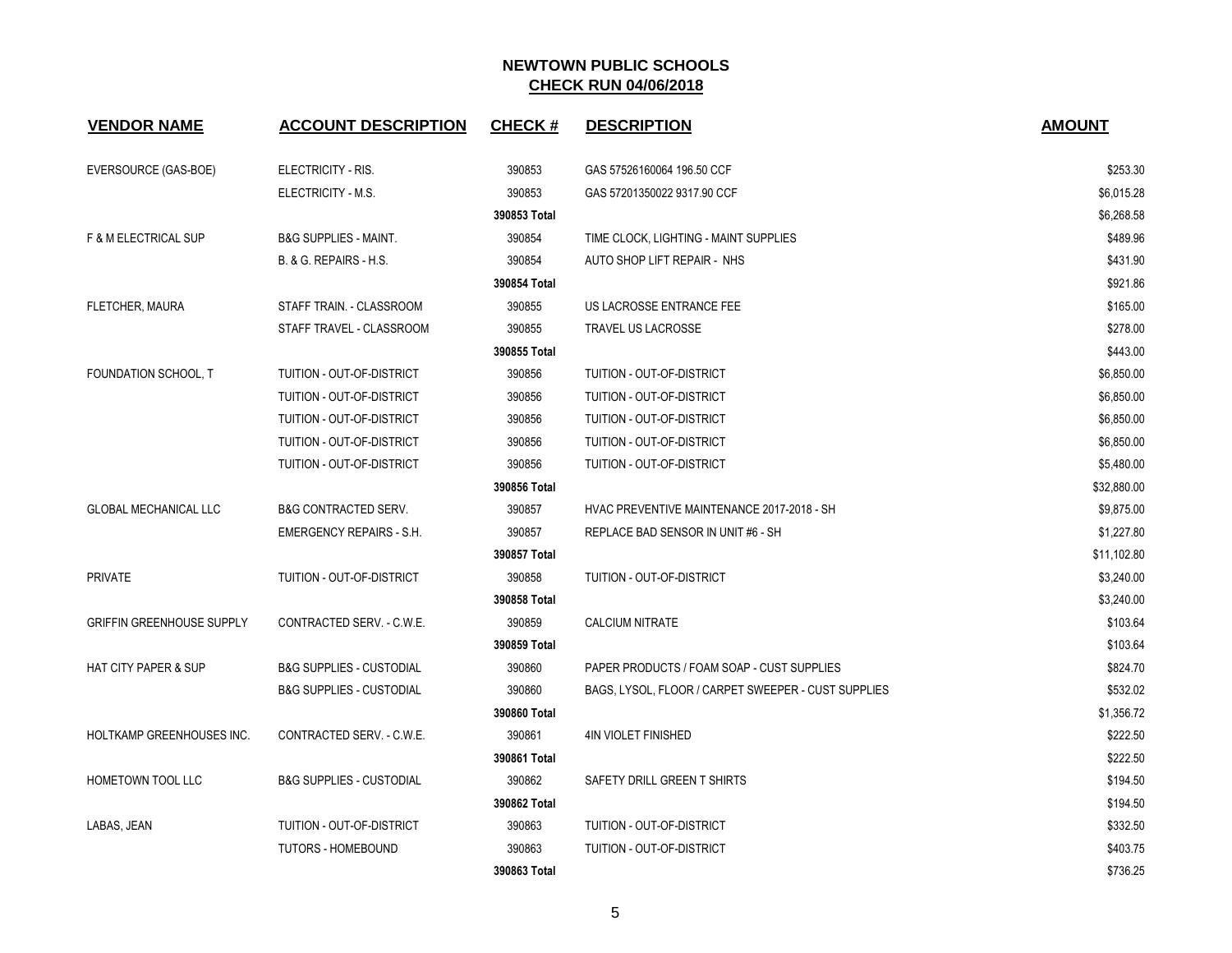| <b>VENDOR NAME</b>       | <b>ACCOUNT DESCRIPTION</b>       | <b>CHECK#</b> | <b>DESCRIPTION</b>                                                      | <b>AMOUNT</b> |
|--------------------------|----------------------------------|---------------|-------------------------------------------------------------------------|---------------|
| LARSON, KRISTIN JENNIFER | STAFF TRAIN. - STAFF DEVELOP.    | 390864        | ALPINE TRAINING FOR MEALS                                               | \$407.99      |
|                          |                                  | 390864 Total  |                                                                         | \$407.99      |
| MACHADO, ANA PAULA DR.   | MEDICAL ADVISOR - HEALTH ADMIN   | 390865        | APR 2018 MEDICAL DIRECTOR                                               | \$1,000.00    |
|                          |                                  | 390865 Total  |                                                                         | \$1,000.00    |
| MASON W.B. INC.          | OFF. SUPPLIES - BUS. SERV.       | 390866        | WATER 2017/18                                                           | \$24.95       |
|                          | OFF. SUPPLIES - BUS. SERV.       | 390866        | <b>SUPPLIES 2017/18</b>                                                 | \$86.04       |
|                          | INSTR. SUPPLIES - CLASSROOM      | 390866        | For purchase of school supplies throughout the school year.             | \$351.80      |
|                          | <b>B&amp;G SUPPLIES - ADMIN.</b> | 390866        | BOTTLED WATER - MAINT DEPT.                                             | \$34.93       |
|                          | INSTR. SUPPLIES - CLASSROOM      | 390866        | 200 CASES OF COPY PAPER                                                 | \$4,390.00    |
|                          | INSTR. SUPPLIES - CLASSROOM      | 390866        | 10 ROLLS OF MASKING TAPE                                                | \$83.90       |
|                          | INSTR. SUPPLIES - CLASSROOM      | 390866        | 11X17 PAPER                                                             | \$54.54       |
|                          | <b>INSTR. SUPPLIES - MATH</b>    | 390866        | Duracell AAA batteries (36-pack)                                        | \$68.01       |
|                          | INSTR. SUPPLIES - MATH           | 390866        | BIC Wite-Out EZ Correct Correction Tape                                 | \$60.50       |
|                          | INSTR. SUPPLIES - MATH           | 390866        | Universal medium binder clips (12/box)                                  | \$4.40        |
|                          | INSTR. SUPPLIES - CLASSROOM      | 390866        | <b>TISSUES BOXES</b>                                                    | \$380.00      |
|                          | <b>INSTR. SUPPLIES - ENGLISH</b> | 390866        | Tape, Mailing Labels                                                    | \$68.16       |
|                          | <b>INSTR. SUPPLIES - SCIENCE</b> | 390866        | Tape, Mailing Labels                                                    | \$94.80       |
|                          | INSTR. SUPPLIES - SOC. STUDIES   | 390866        | Eraser caps, coffee, creamer, candy.                                    | \$81.97       |
|                          | <b>INSTR. SUPPLIES - SCIENCE</b> | 390866        | COLORED POST IT NOTES FOR MCCONNELL & DEJULIO SCIENCE LAB               | \$78.00       |
|                          |                                  | 390866 Total  |                                                                         | \$5,862.00    |
| <b>MEMOLI, MATT</b>      | <b>INSTR. SUPPLIES - SPORTS</b>  | 390867        | <b>TENNIS BALLS &amp; SCOREBOOK</b>                                     | \$153.40      |
|                          |                                  | 390867 Total  |                                                                         | \$153.40      |
| MICHLOVITZ, DOUG         | PRINTING - ADMIN.                | 390868        | SMORE NEWSLETTER                                                        | \$79.00       |
|                          |                                  | 390868 Total  |                                                                         | \$79.00       |
| MOBILE MINI, INC.        | <b>EQUIP RENTAL - B&amp;G</b>    | 390869        | STORAGE CONTAINER RENTAL (E726) - 2017-2018                             | \$75.00       |
|                          | EQUIP RENTAL - SPORTS            | 390869        | <b>CONTAINER RENTAL</b>                                                 | \$75.00       |
|                          | EQUIP RENTAL - SPORTS            | 390869        | <b>CONTAINER RENTAL</b>                                                 | \$75.00       |
|                          |                                  | 390869 Total  |                                                                         | \$225.00      |
| MONROE ELECTRIC LLC      | CONTRACTED SERV. - INFO. TECH.   | 390870        | Install, terminate and test cat5e data lines - IDF room to workout room | \$495.00      |
|                          | CONTRACTED SERV. - INFO. TECH.   | 390870        | Intall, terminate & Test Cat5E from custodian closet to Rm CO94         | \$385.00      |
|                          | CONTRACTED SERV. - INFO. TECH.   | 390870        | Install, terminate & Test Cat 5E data lines in Field Bldg. install      | \$335.00      |
|                          |                                  | 390870 Total  |                                                                         | \$1,215.00    |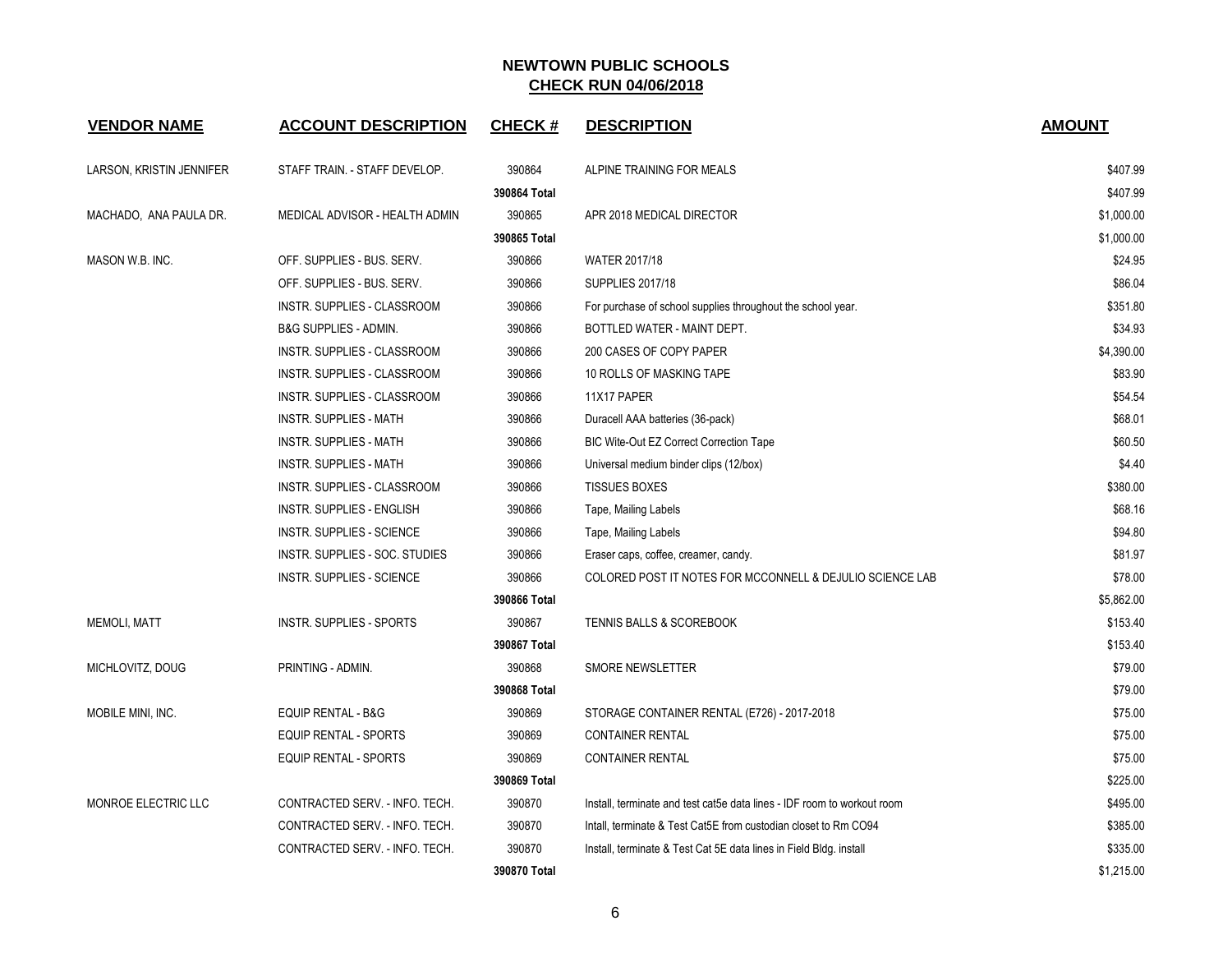| <b>VENDOR NAME</b>        | <b>ACCOUNT DESCRIPTION</b>         | <b>CHECK#</b> | <b>DESCRIPTION</b>                                                         | <b>AMOUNT</b> |
|---------------------------|------------------------------------|---------------|----------------------------------------------------------------------------|---------------|
| MORSE & CO, E.A.          | <b>REPAIRS - CUSTODIAL</b>         | 390871        | <b>CUST MACHINE REPAIRS - NHS</b>                                          | \$1,307.58    |
|                           | <b>REPAIRS - CUSTODIAL</b>         | 390871        | <b>CUST MACHINE REPAIRS - NHS</b>                                          | \$2,495.60    |
|                           | <b>REPAIRS - CUSTODIAL</b>         | 390871        | <b>CUST MACHINE REPAIRS - RIS</b>                                          | \$1,055.30    |
|                           |                                    | 390871 Total  |                                                                            | \$4,858.48    |
| <b>NCS PEARSON INC.</b>   | INSTR. SUPPLIES - PSYCH.           | 390872        | CVLT-C RECORD FORMS 0158033973                                             | \$294.00      |
|                           | INSTR. SUPPLIES - PSYCH.           | 390872        | <b>SHIPPING</b>                                                            | \$17.64       |
|                           |                                    | 390872 Total  |                                                                            | \$311.64      |
| NEWTOWN BOARD OF EDU      | MEDICAL INS. PREMIUMS              | 390873        | LONG TERM DISABILITY                                                       | \$2,142.97    |
|                           | <b>ADMINISTRATION FEES</b>         | 390873        | COBRA FEE APR 2018                                                         | \$300.00      |
|                           | <b>ADMINISTRATION FEES</b>         | 390873        | RETIREE ADM FEE MAR 2018                                                   | \$170.00      |
|                           | <b>LIFE INSURANCE</b>              | 390873        | <b>AD&amp;D PREMIUM</b>                                                    | \$1,182.06    |
|                           | <b>LIFE INSURANCE</b>              | 390873        | LIFE PREMIUM                                                               | \$5,910.30    |
|                           |                                    | 390873 Total  |                                                                            | \$9,705.33    |
| NEWTOWN FOOD SERVICES     | MEDICAL SUPPLIES - M.S.            | 390874        | <b>CRACKERS M/S NURSES OFFICE</b>                                          | \$15.00       |
|                           | MEDICAL SUPPLIES - H.S.            | 390874        | <b>CRACKERS H/S NURSES OFFICE</b>                                          | \$15.00       |
|                           | OFF. SUPPLIES - ADMIN.             | 390874        | PRINCIPAL S BREAKFAST MEETINGS                                             | \$104.25      |
|                           |                                    | 390874 Total  |                                                                            | \$134.25      |
| NEWTOWN HIGH SCHOOL       | <b>ACTIVITIES SALARIES</b>         | 390875        | <b>STUDENT LIFE GUARDS</b>                                                 | \$2,015.00    |
|                           |                                    | 390875 Total  |                                                                            | \$2,015.00    |
| OTIS ELEVATOR COMPANY     | <b>B&amp;G CONTRACTED SERV.</b>    | 390876        | ELEVATOR SVC CONTRACT - HAWL/RIS 2017-2018                                 | \$292.53      |
|                           |                                    | 390876 Total  |                                                                            | \$292.53      |
| PERKINS SCHOOL FOR THE BL | TUITION - OUT-OF-DISTRICT          | 390877        | TUITION - OUT-OF-DISTRICT                                                  | \$25,342.90   |
|                           |                                    | 390877 Total  |                                                                            | \$25,342.90   |
| PRO-ED                    | <b>INSTR. SUPPLIES - CLASSROOM</b> | 390878        | The Phonological Awareness Kit- Primary, Order #37624                      | \$76.00       |
|                           | INSTR. SUPPLIES - CLASSROOM        | 390878        | Shipping and Handling charges                                              | \$7.60        |
|                           |                                    | 390878 Total  |                                                                            | \$83.60       |
| PROJECTOR LAMP SOURCE     | INSTR. SUPPLIES - COMPUTER ED.     | 390879        | Projector Lamp Module PLS9192-VLTXD560LP per attached quote. Free shipping | \$121.19      |
|                           |                                    | 390879 Total  |                                                                            | \$121.19      |
| RADACHOWSKY, JENNIFER     | STAFF TRAVEL - PUPIL SERV.         | 390880        | TRAVEL MARCH 2018                                                          | \$57.77       |
|                           |                                    | 390880 Total  |                                                                            | \$57.77       |
| <b>REILLY, MEG</b>        | OFF. SUPPLIES - SUPER.             | 390881        | DINNERS SEARCH ADVISORY COMMITTEE                                          | \$286.04      |
|                           |                                    | 390881 Total  |                                                                            | \$286.04      |